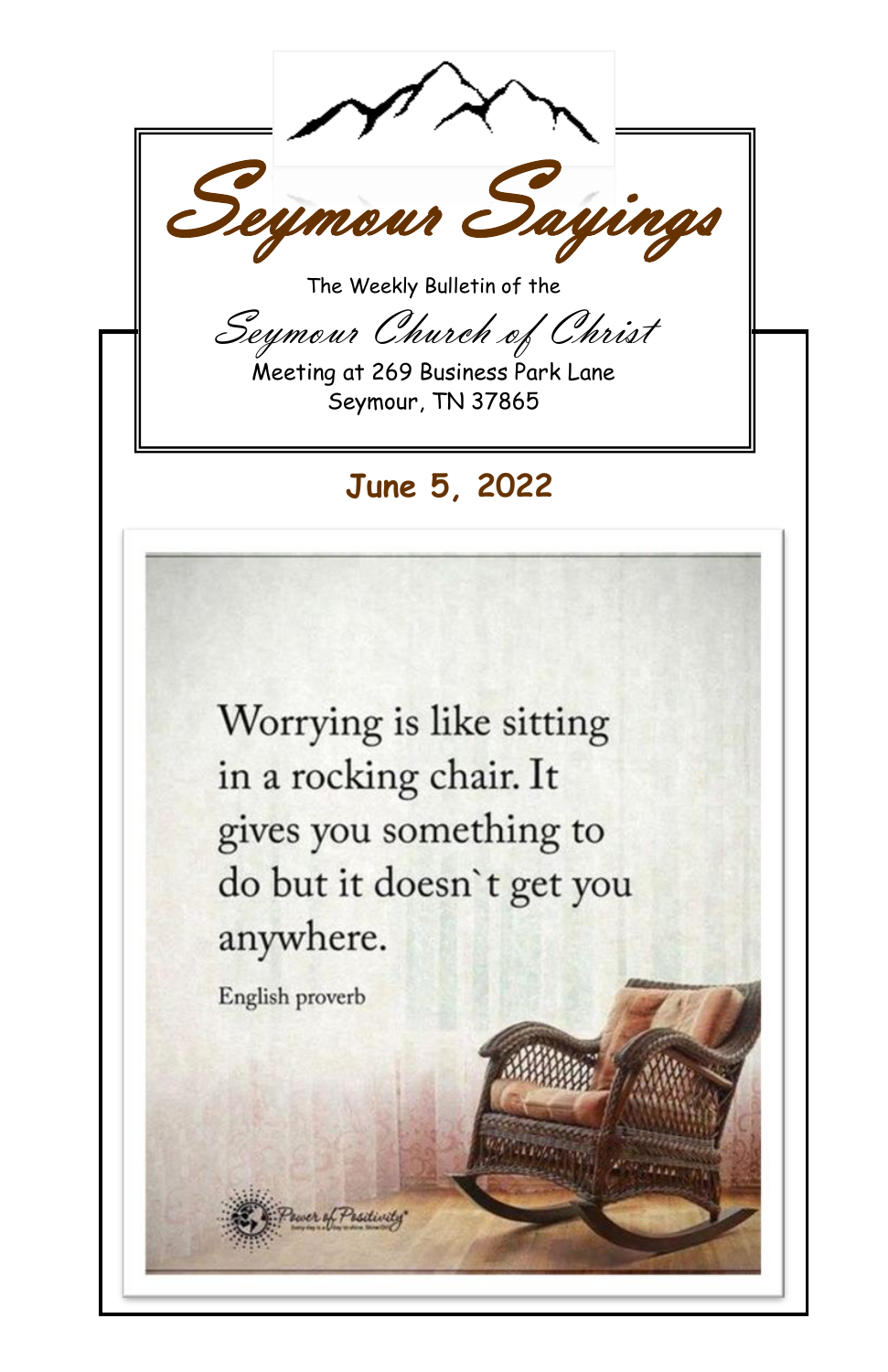*Person to Person . . .* 

*Tom Miller*



## **MISTEAKS**

 In last week's article, I said that Memorial Day was the first Monday in May. That is, of course, incorrect. It is the last Monday in May and has been since 1971.

 My thanks to those who caught the mistake and pointed it out to me. It shows that some are reading these articles.

 It reminds me of the story about a preacher who made a mistake in the bulletin years ago. One of the staunch members of the congregation, had passed away. He printed in the bulletin, "Brother Jones has gone home to roost."

 When his mistake was pointed out, the next week he wrote, "Brother Jones has gone home to roast."

 Sometimes you just can't get anything right. Of course, "Brother Jones has gone home to rest."

 We all make mistakes, don't we? Some are laughable and maybe a bit embarrassing. Some are serious and some not so much.

 I can't resist the opportunity to say how happy we should be that God has a plan to forgive us of our big mistakes or sins. As non-Christians, we must repent and be baptized for the remission of our sins (Acts 2:38). As Christians, we must repent and confess our sins, asking for forgiveness (Acts 8:22; 1 John 1:9).

 And, yes, I do know the title of this article is misspelled. I'm just checking to see who's reading.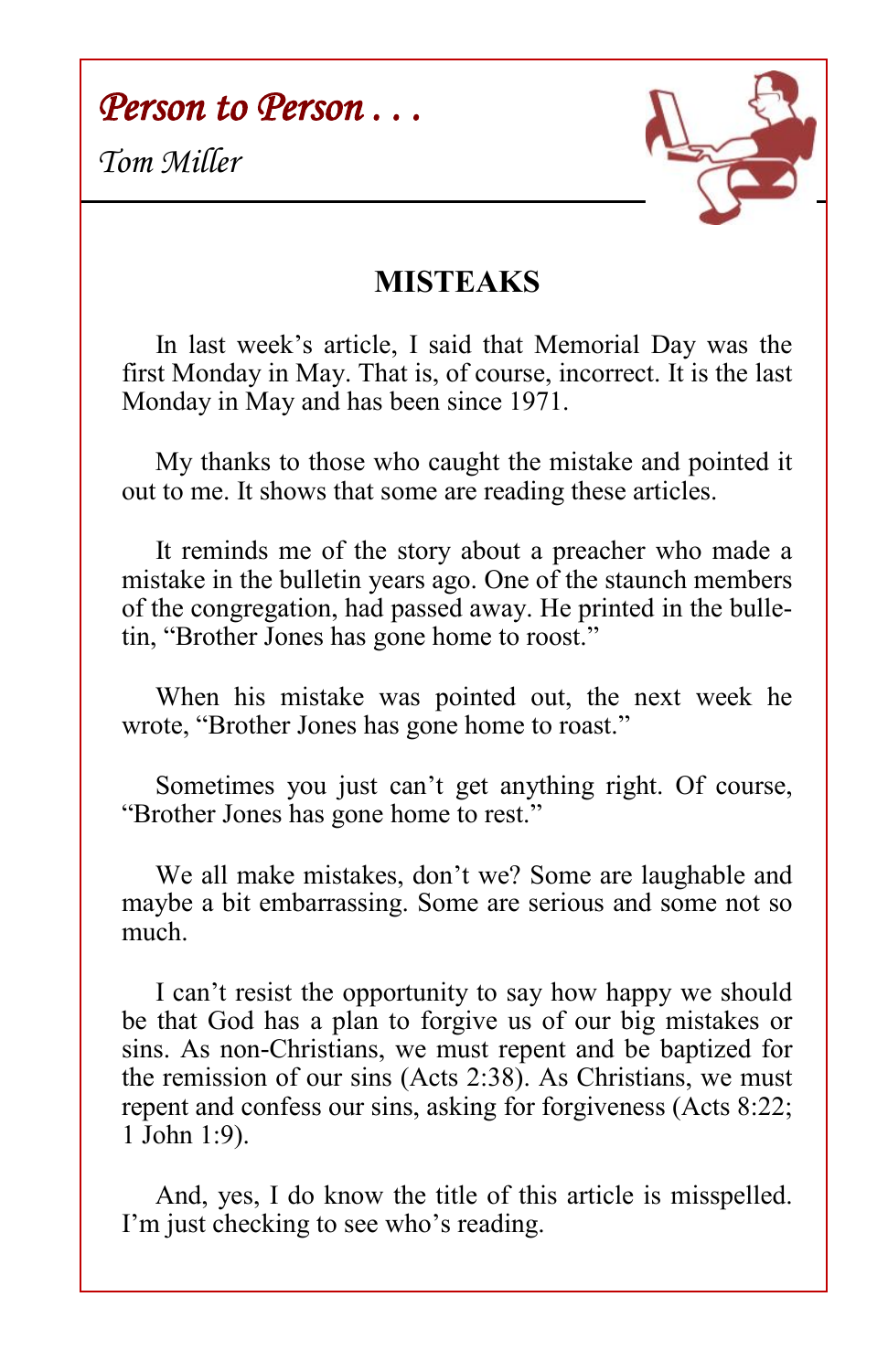## **FAMILY MATTERS**



**PRAYER LIST**— **Jim Husband** returned to the hospital last week. He was coughing up blood and was very weak. Please continue to keep him and **Barbara** in your prayers. . . . **Randall Potter** had back surgery last Tuesday and is doing very well. . . . We are thankful that several we have had on our prayer list recently are much improved. Continued prayers, however, are requested for

**Mary Coats** (Suzanne Cronin's aunt), **Steve McKee** (Leisa Potter's brother), **Claudia Hutchinson and Melissa Holcombe** (Pam Neal's mother and daughter). . . . **Donna Lane** continues to have pain with her knee and will be having physical therapy.

**RECORD**—Sunday Bible Study, 39; Morning Worship, 50 + 13; Evening Worship,  $30 + 6$ ; Contribution, \$1,296; Wednesday Bible Study, 51. *(The + numbers show the number of people joining us by live stream.)*



- **VBS Meeting**, **Today**, Sunday, June 5, 5 p.m.
- **Reception for Graduates, Today,** Sunday, June 5, following evening services.
- **Elder & Deacon Meeting,** Sunday, June 12, 4:45

p.m.

**VBS AND SUMMER SERIES**—VBS will be the five Sunday evenings in July, and the theme is *Fearless*. At the same time, we will have a Summer Series for adults. The five speakers for those sessions will be **Edwin Jones** (Lenoir City), **Roger Comstock**  (Gatlinburg), **Jeremy Weekly** (West End), **Tim Forlines**  (Claxton) and **Steve Higginbotham** (Karns). VBS will be from 5:30 p.m.-7:30 p.m.. The Summer Series will be at our regular meeting time, 6:00 p.m.-7:00 p.m. Please plan to attend. Let's have a great time.